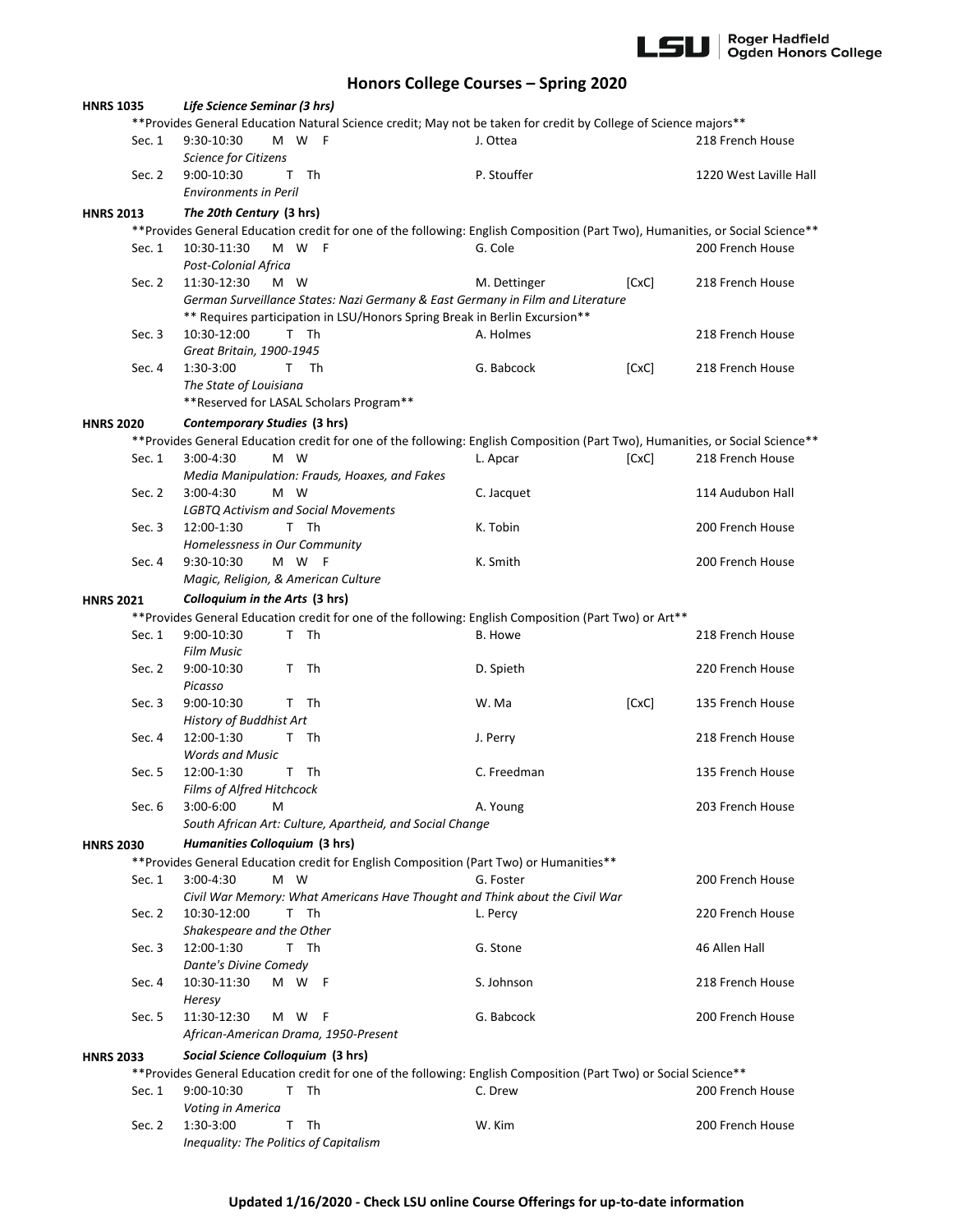| Sec. 3           | 3:00-4:30                     | T Th                                         |                                                                                | M. Henderson                                                                                                                  |       | 218 French House             |
|------------------|-------------------------------|----------------------------------------------|--------------------------------------------------------------------------------|-------------------------------------------------------------------------------------------------------------------------------|-------|------------------------------|
|                  |                               |                                              | Populism Unleashed: Democracy in Action or Decline?                            |                                                                                                                               |       |                              |
| Sec. 4           | 4:30-7:30 N                   | т                                            |                                                                                | W. Shrum                                                                                                                      |       | 218 French House             |
|                  | <b>Magic and Technology</b>   |                                              |                                                                                |                                                                                                                               |       |                              |
| <b>HNRS 2402</b> |                               |                                              | Classical Civilization in the Mediterranean World (3 hrs)                      |                                                                                                                               |       |                              |
|                  |                               |                                              |                                                                                | **Provides General Education credit for one of the following: English Composition (Part Two), Humanities, or Social Science** |       |                              |
| Sec. 1           | 10:30-12:00                   | T Th                                         |                                                                                | D. Arms                                                                                                                       |       | 200 French House             |
| Sec. 2           | 10:30-12:00                   | T Th                                         |                                                                                | M. Zerba                                                                                                                      |       | 203 French House             |
| <b>HNRS 2406</b> |                               |                                              | European Civilization from 1400 to 1789 (3 hrs)                                |                                                                                                                               |       |                              |
| Sec. $1$         | 1:30-3:00                     | M W                                          |                                                                                | J. Stoner/S. Marchand                                                                                                         |       | 218 French House             |
| <b>HNRS 3035</b> |                               | Advanced Seminar in Natural Science (3 hrs)  |                                                                                |                                                                                                                               |       |                              |
| Sec. 1           | 9:30-10:30                    | M W F                                        |                                                                                | A. Melvin                                                                                                                     |       | 221 French House             |
|                  |                               |                                              | Personalized Medicine: Health & Technology in the 21st Century                 |                                                                                                                               |       |                              |
|                  |                               |                                              |                                                                                |                                                                                                                               |       |                              |
|                  |                               |                                              |                                                                                | <b>Departmental Honors Courses - Spring 2020</b>                                                                              |       |                              |
| <b>ARCH 1102</b> |                               | Honors Architectural Design II (6 hrs)       |                                                                                |                                                                                                                               |       | Equivalent: ARCH 1002        |
| Sec. 1           | 8:30-12:30                    | M W F                                        | LAB                                                                            | T. Sofranko                                                                                                                   |       |                              |
| <b>ARCH 2102</b> |                               | Honors Architectural Design IV (6 hrs)       |                                                                                |                                                                                                                               |       | Equivalent: ARCH 2002        |
| Sec. 1           | 1:30-5:30                     | M W<br>- F                                   | LAB                                                                            | K. Kelsch                                                                                                                     | [CxC] |                              |
| <b>ARCH 3102</b> |                               | Honors Architectural Design VI (6 hrs)       |                                                                                |                                                                                                                               |       | Equivalent: ARCH 3002        |
| Sec. 1           | 1:30-5:30                     | M W<br>- F                                   | LAB                                                                            | N. Emami                                                                                                                      |       |                              |
| Sec. 2           | 1:30-5:30                     | M W<br>- F                                   | LAB                                                                            | R. Holton                                                                                                                     |       |                              |
| <b>ARCH 4102</b> |                               | Honors Architectural Design VIII (6 hrs)     |                                                                                |                                                                                                                               |       | Equivalent: ARCH 4002        |
| Sec. $1$         | 1:30-5:30                     | M W<br>- F                                   | LAB                                                                            | T. Birch                                                                                                                      |       |                              |
| <b>ARCH 5101</b> |                               |                                              | Honors Comprehensive Architectural Design (6 hrs)                              |                                                                                                                               |       | Equivalent: ARCH 5001        |
| Sec. 1           | 1:30-5:30                     | M W<br>F                                     | LAB                                                                            | K. Palagi                                                                                                                     |       |                              |
|                  |                               |                                              |                                                                                |                                                                                                                               |       |                              |
| <b>ART 2361</b>  |                               | Honors Intermediate Printmaking (3 hrs)      | ** Requires Permission of Instructor; May be taken by Studio Art majors only** |                                                                                                                               |       | Equivalent: ART 2360         |
| Sec. 1           | 12:30-3:30                    | M W                                          | LAB                                                                            | C. Salomons                                                                                                                   |       |                              |
|                  |                               |                                              |                                                                                |                                                                                                                               |       |                              |
| <b>BIOL 1503</b> |                               | Honors Biology for Science Majors II (4 hrs) |                                                                                |                                                                                                                               |       | Equivalent: BIOL 1202 & 1209 |
| Sec. 1           | 9:00-10:30                    | T Th                                         | LEC                                                                            | ** Upon completion of BIOL 1503, BIOL 1201 will be counted as Honors towards Honors College requirements**<br>E. Wischusen    | [CxC] |                              |
|                  | $3:00 - 6:00$                 | Τ                                            | LAB                                                                            |                                                                                                                               |       |                              |
| Sec. 2           | 9:00-10:30                    | Th<br>T.                                     | <b>LEC</b>                                                                     | E. Wischusen                                                                                                                  | [CxC] |                              |
|                  | $6:00-9:00 N$                 | Τ                                            | LAB                                                                            |                                                                                                                               |       |                              |
| Sec. 3           | 9:00-10:30                    | T Th                                         | <b>LEC</b>                                                                     | E. Wischusen                                                                                                                  | [CxC] |                              |
|                  | $3:00 - 6:00$                 | W                                            | LAB                                                                            |                                                                                                                               |       |                              |
| Sec. 4           | $9:00-10:30$                  | T Th                                         | LEC                                                                            | E. Wischusen                                                                                                                  | [CxC] |                              |
|                  | 6:00-9:00 N                   | W                                            | LAB                                                                            |                                                                                                                               |       |                              |
| <b>CE 3401</b>   |                               | Honors Mechanics of Materials (4 hrs)        |                                                                                |                                                                                                                               |       | Equivalent: CE 3400          |
| Sec. 1           | Time TBA                      |                                              | LEC                                                                            | S. Moorthy                                                                                                                    |       |                              |
|                  | Time TBA                      |                                              | <b>REC</b>                                                                     |                                                                                                                               |       |                              |
| <b>CHEM 1422</b> |                               | Honors General Chemistry II (3 hrs)          |                                                                                |                                                                                                                               |       | Equivalent: CHEM 1202        |
| Sec. 1           | 8:30-9:30                     | M W<br>- F                                   |                                                                                | E. Cook                                                                                                                       |       |                              |
| Sec. 2           | 10:30-11:30                   | M W<br>- F                                   |                                                                                | E. Cook                                                                                                                       |       |                              |
| <b>CHEM 2462</b> |                               | Honors Organic Chemistry II (3 hrs)          |                                                                                |                                                                                                                               |       | Equivalent: CHEM 2262        |
| Sec. $1$         | 9:30-10:30                    | M W F                                        |                                                                                | K. Smith                                                                                                                      |       |                              |
| <b>CHEM 2463</b> |                               | Honors Organic Chemistry Lab (2 hrs)         |                                                                                |                                                                                                                               |       | Equivalent: CHEM 2364        |
| Sec. 1           | 4:30-7:30 N                   | M W                                          |                                                                                |                                                                                                                               |       |                              |
| <b>ECON 2001</b> |                               | Honors Principles of Microeconomics (3 hrs)  |                                                                                |                                                                                                                               |       | Equivalent: ECON 2000        |
| Sec. 1           | 10:30-12:00                   | T Th                                         |                                                                                | D. Weimer                                                                                                                     |       |                              |
|                  |                               |                                              |                                                                                |                                                                                                                               |       |                              |
| <b>ECON 2011</b> |                               | T Th                                         | Honors Principles of Macroeconomics (3 hrs)                                    |                                                                                                                               |       | Equivalent: ECON 2010        |
| Sec. 1           | 9:00-10:30                    |                                              |                                                                                | A. Chanda                                                                                                                     |       |                              |
| <b>ENGL 2823</b> |                               |                                              | Honors: Studies in Literary Traditions and Themes (3 hrs)                      |                                                                                                                               |       |                              |
| Sec. 1           | 10:30-12:00                   | T Th                                         |                                                                                | L. Coats                                                                                                                      |       |                              |
|                  | <b>America's Best Sellers</b> |                                              |                                                                                |                                                                                                                               |       |                              |
| <b>HIST 1004</b> |                               |                                              | Honors Western Civilization since 1500 (3 hrs)                                 |                                                                                                                               |       | Equivalent: HIST 1003        |
| Sec. 1           | 12:00-1:30                    | T Th                                         |                                                                                | J. Hardy                                                                                                                      |       |                              |
| <b>HIST 2058</b> |                               |                                              | Honors The United States from 1865 to the Present (3 hrs)                      |                                                                                                                               |       | Equivalent: HIST 1003        |
| Sec. 1           | 12:30-1:30                    | M W F                                        |                                                                                | G. Foster                                                                                                                     |       |                              |
|                  | 1:30-2:30                     | W                                            |                                                                                |                                                                                                                               |       |                              |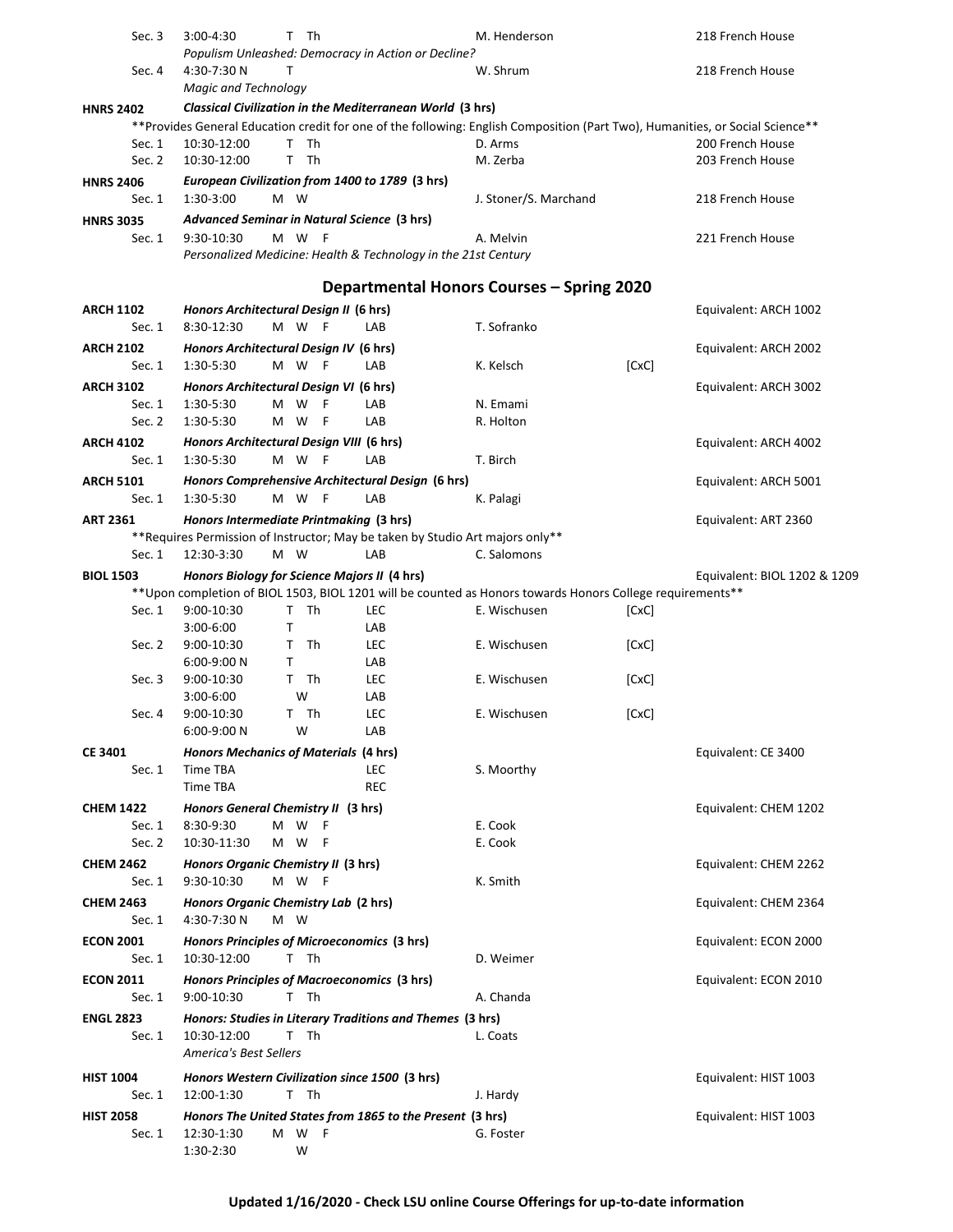| ID 2651                   | Honors Interior Design Studio II (6 hrs)                                                                       | Equivalent: ID 2751   |
|---------------------------|----------------------------------------------------------------------------------------------------------------|-----------------------|
| Sec. 1                    | 1:30-5:30<br>M W<br>LAB<br>M. Cuddeback                                                                        |                       |
| ID 3653                   | Honors Interior Design Studio IV (6 hrs)                                                                       | Equivalent: ID 3753   |
| Sec. 1                    | 1:30-5:30<br>M W<br>-F<br>LAB<br>A. Baque                                                                      |                       |
| ID 4620<br>Sec. 1         | Honors Seminar Interior Design (3 hrs)<br>11:30-12:30<br>M W F<br>SEM                                          | Equivalent: ID 4720   |
| <b>ID 4654</b>            | Honors Interior Design Studio V (6 hrs)                                                                        | Equivalent: ID 4754   |
| Sec. 1                    | M W F<br>1:30-5:30<br>M. Dunn                                                                                  |                       |
| <b>LHRD 2724</b>          | Honors Introduction to Leadership Development (3 hrs)                                                          | Equivalent: HRE 2723  |
|                           | **Web-Based Delivery**                                                                                         |                       |
| Sec. 1                    | Time TBA<br>E. Gibbons                                                                                         |                       |
| Sec. 2                    | Time TBA<br>R. Dowie<br>**Section 2 Reserved for LSU Band Members**                                            |                       |
|                           |                                                                                                                |                       |
| <b>LHRD 3724</b>          | Honors Leadership Concepts & Principles (3 hrs)<br>** Web-Based Delivery**                                     | Equivalent: HRE 3723  |
| Sec. 1                    | Time TBA<br>E. Gibbons                                                                                         |                       |
| <b>LHRD 4724</b>          | Honors Advanced Leadership Development (3 hrs)                                                                 | Equivalent: HRE 4723  |
|                           | **Web-Based Delivery**                                                                                         |                       |
| Sec. 1                    | Time TBA<br>E. Gibbons                                                                                         |                       |
| <b>MATH 1553</b>          | Honors Analytic Geometry & Calculus II (4 hrs)                                                                 | Equivalent: MATH 1552 |
| Sec. 1<br>Sec. 2          | 10:30-11:30<br><b>TWTF</b><br>L. Richardson<br>T Th<br>D. Cohen<br>3:00-5:00                                   |                       |
| <b>MUS 2632</b>           | Honors Music Theory II (3 hrs)                                                                                 | Equivalent: MUS 2622  |
| Sec. 1                    | 10:30-11:30<br>M W F<br>I. Bazayev                                                                             |                       |
| <b>MUS 3632</b>           | Honors Music Theory IV (3 hrs)                                                                                 | Equivalent: MUS 3622  |
| Sec. 1                    | 11:30-12:30<br>M W F<br>O. Lucas                                                                               |                       |
| <b>OCS 1006</b>           | Honors: Introduction to Oceanography (3 hrs)                                                                   | Equivalent: OCS 1005  |
| Sec. 1                    | T Th<br>P. Miller<br>10:30-12:00                                                                               |                       |
| <b>PHIL 1001</b>          | Honors: Introduction to Philosophy (3 hrs)                                                                     | Equivalent: PHIL 1000 |
| Sec. 1                    | 1:30-3:00<br>T Th<br>J. Cogburn                                                                                |                       |
| <b>PHIL 2036</b>          | Honors Tutorial in Modern Philosophy (1 hr)                                                                    | Equivalent: none      |
|                           | ** Must be taken with PHIL 2035 (Sec. 1), which will be offered 10:30-12:00 T Th**                             |                       |
| Sec. 1                    | Time TBA<br>J. Protevi                                                                                         |                       |
| <b>POLI 1002</b>          | Honors Fundamental Issues of Politics (3 hrs)                                                                  | Equivalent: POLI 1001 |
| Sec. 1                    | M W F<br>10:30-11:30<br>J. Stoner                                                                              |                       |
| <b>POLI 3809</b>          | Honors Seminar (3 hrs)                                                                                         | Equivalent: none      |
| Sec. 1                    | 1:30-4:30<br>Th<br>A. Gunderson                                                                                |                       |
|                           | The Politics of Punishment                                                                                     |                       |
| <b>RNR 1071</b>           | Honors Introduction to Natural Resource Ecology and Management (4 hrs)                                         | Equivalent: RNR 1010  |
| Sec. 1                    | M W<br>- F<br>LEC<br>W. Kelso<br>10:30-11:30<br>11:30-12:30<br>M<br><b>REC</b>                                 |                       |
|                           |                                                                                                                |                       |
| <b>RNR 2071</b><br>Sec. 1 | Honors Introduction to Renewable Natural Resource Policy (4 hrs)<br>7:30-8:30<br>M W<br>- F<br>LEC<br>S. Chang | Equivalent: RNR 2039  |
|                           | 11:00-12:00<br>T<br><b>REC</b>                                                                                 |                       |
| <b>RNR 2072</b>           | Honors Principles of Wildlife Management (4 hrs)                                                               | Equivalent: RNR 2031  |
| Sec. 1                    | 9:30-10:30<br>M W<br>- F<br>L. Laborde<br>LEC                                                                  |                       |
|                           | F<br><b>REC</b><br>10:30-11:30                                                                                 |                       |
| <b>SOCL 2002</b>          | Honors Introduction to Sociology (3 hrs)                                                                       | Equivalent: SOCL 2001 |
| Sec. 1                    | R. O'Neil<br>W<br>12:30-1:30<br>м<br>- F                                                                       |                       |
| Sec. 2                    | 1:30-2:30<br>M W<br>- F<br>R. O'Neil                                                                           |                       |